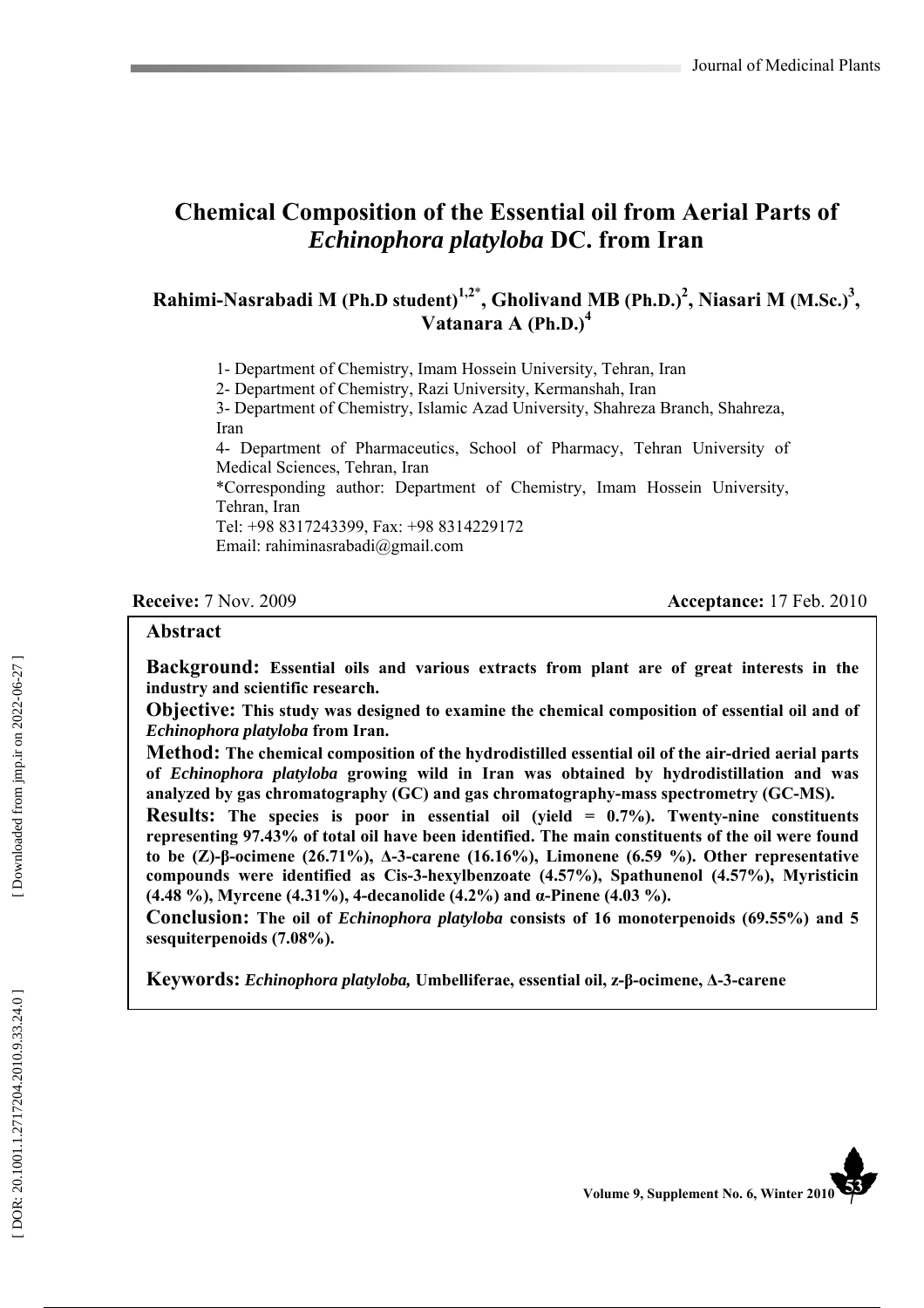# **Introduction**

Essential oils and extracts obtained from many plants have recently gained popularity and scientific interest. Many plants have been used for different purposes, such as food, drugs and perfumery [1]. Researchers have been interested in biologically active compounds isolated from plant species for the elimination of pathogenic microorganisms because of the resistance that microorganisms have built against antibiotics [2].

The genus Echinophora (Umbelliferae, subfamily Apioideae, tribe Echinophoreae), is represented in the flora of Iran by four species including two endemics. These are: *E. sibthorpiana* Guss., *E. orientalis* Hedge et Lamond and two endemic species: *E. platyloba* DC. and *E. cinerea* (Boiss.) Hedge et Lamond [3]. In Iran, fresh and dried aerial parts of some these species are added to cheese and yoghurt for flavoring, *Echinophora platyloba* is used in folk medicine, as a food seasoning. The Mediterranean and Middle East regions seem to be the only areas where this genus is established [4]. The plant is one of the Iranian endemic species, which could be found in different part of central and western provinces of Iran. The Persian name of the plant is "Khosharizeh" [3].

## **Materials and methods Plant material**

Plant material was collected in June of 2008 in around Shalamzar, Province of Isphahan, Iran. Immediately prior to the extraction process; the arial part of each sample was ground in a blender to produce a powder with an approximate size of 0.4 mm.

### **Extraction of the essential oil**

The essential oils were extracted by hydrodistillation of dried plant material for 8 h

**Journal of Medicinal Plants, Volume 9, Supplement No. 6, Winter 2010 54** 

(60 g of sample in 500 mL of distilled water) using a Clevenger-type apparatus as recommended by British Pharmacopeia [5]. The oils were dried over anhydrous sodium sulphate and stored in sealed glass vials at 4-5°C prior to analysis. Yield based on dry weight of the sample was calculated.

## **Analysis of the essential oils**

GC-MS analysis of the essential oils were performed using an HP-6890 GC system coupled with a 5973 network mass selective detector and equipped with a HP5-MS capillary fused silica column (60 m, 0.25mm I.D.; 0.25µm film thickness). Essential oil solution  $(1 \mu L)$  in hexane (HPLC grade) was injected and analyzed with the column held initially at 40 *°*C for 1 min and then increased to 250 *°*C with a 3 *°*C/min heating ramp and subsequently kept at 250 *°*C for 20 min. Other operating conditions were as follows: carrier gas, He (99.999%); with a flow rate of 1 ml/min; injector temperature, 250 °C; split ratio, 1:50. Mass spectra were taken at 70 eV. Mass range was from  $m/z$  20 – 500 amu. Oil constituents were identified by comparing linear retention indices based on a homologous series of even numbered n-alkanes (C8–C24) (Niles, Illinois, USA) with those of standard compounds and by comparison with literature data and MS data with those of reference compounds (Sigma – Aldrich and Acros Organics) and by MS data obtained from Wiley and NIST libraries [6, 7]. Relative percentage amount were calculated from TIC by the computer.

## **Results**

The hydrodistillation of the flowering aerial parts of *E. platyloba* gave light yellowish oil with yield of 0.7% (w/w). The identified constituents from the aerial parts of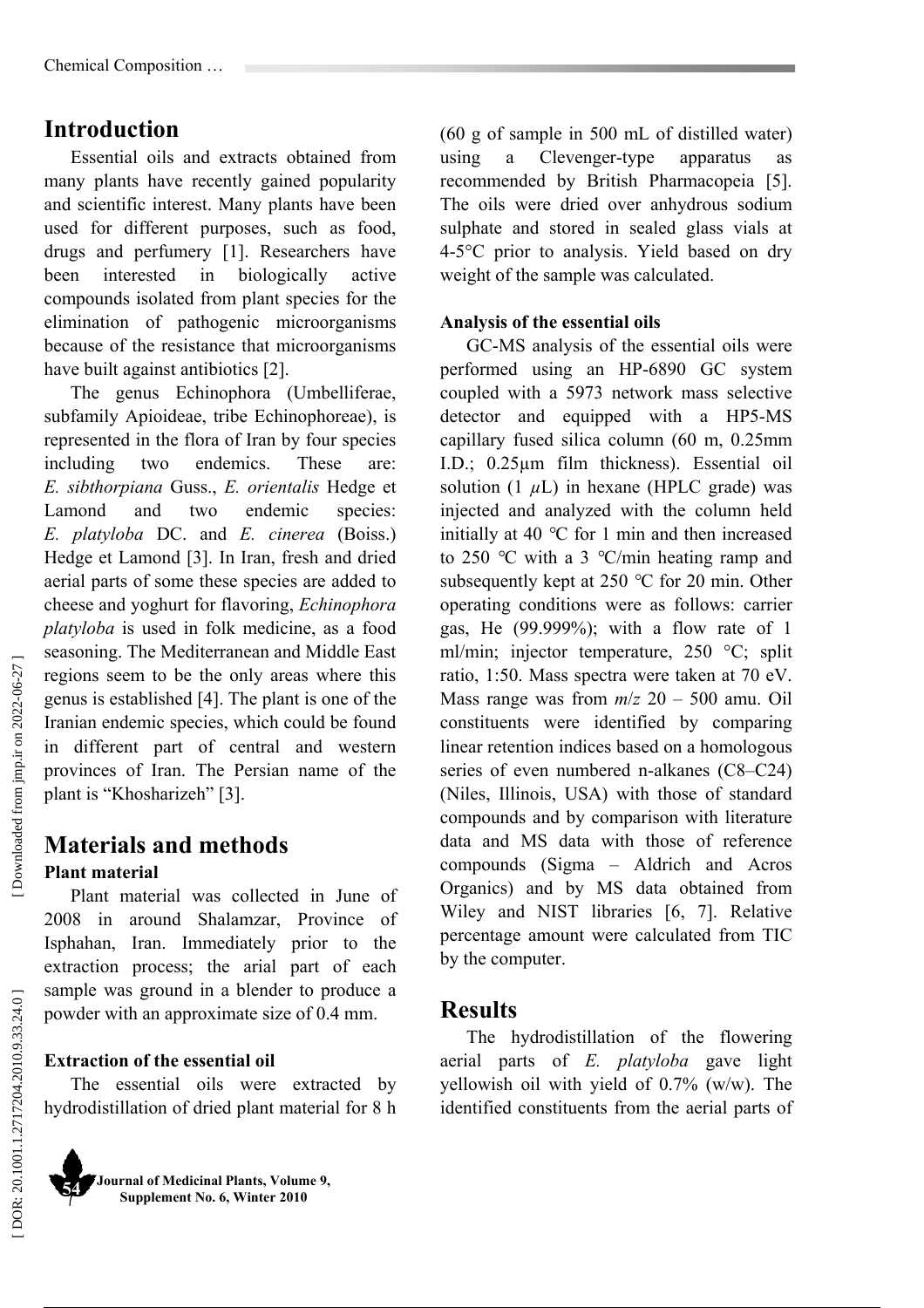**55** 

*E. platyloba*, their retention indices and their percentage composition are summarised in Table 1. All the compounds are arranged in order of their elution from the HP5-MS column. A total of 29 compounds have been identified representing around 97.43% of the total oil. (Z)-β-ocimene (26.71%),  $\Delta$ -3-carene (16.16%), Limonene (6.59 %) were major constituents in the volatile oil of *E. platyloba*. Other representative compounds were identified as cis-3-hexylbenzoate (4.57%), spathunenol  $(4.57\%)$ , myristicin  $(4.48\%)$ ,

myrcene (4.31%), 4-decanolide (4.2%) and *α* pinene (4.03 %). Our results show that the oil contains about 62.09% monoterpene hydrocarbons and (7.46%) oxygenated monoterpenes. The concentration of sesquiterpene hydrocarbons and oxygenated sesquiterpenes is relatively low (1.63 and 5.45% respectively). The oil of *E. platyloba* consists of 16 monoterpenoids (69.55%) and 5 sesquiterpenoids (7.08%). The essential oil of *Echinophora platyloba* is rich in monoterpenoids.

| Compound <sup>a</sup>            | $\overline{\text{RI}^{\text{D}}}$ | This work Area (%) <sup>c</sup> | Ref. 4                   | Ref. 8 |
|----------------------------------|-----------------------------------|---------------------------------|--------------------------|--------|
| 2-butenal                        | 870                               |                                 | 1.8                      |        |
| $\alpha$ -Pinene                 | 936                               | 4.03                            |                          | 6.0    |
| Sabinene                         | 969                               | 0.58                            |                          |        |
| Myrcene                          | 981                               | 4.31                            | 6                        |        |
| $\alpha$ -phellandrene           | 1001                              | 1.82                            |                          |        |
| $\Delta$ -3-carene               | 1010                              | 16.16                           |                          |        |
| p-cymene                         | 1015                              | 1.89                            | 1.2                      |        |
| Limonene                         | 1025                              | 6.59                            | 1.5                      |        |
| $(Z)$ - $\beta$ -ocimene         | 1040                              | 26.71                           | 2.3                      |        |
| trans- $\beta$ -ocimene          | 1047                              | $\blacksquare$                  | 67.9                     |        |
| $(E)$ - $\beta$ -ocimene         | 1050                              |                                 | $\overline{\phantom{a}}$ | 49.9   |
| Linalool                         | 1084                              | 2.44                            | 3.1                      | 5.6    |
| trans-epoxy ocimene              | 1121                              | 0.51                            |                          |        |
| Dill ether                       | 1140                              | 0.61                            |                          |        |
| p-mentha-1,5-diene-8-ol          | 1143                              | 0.76                            | 1.5                      |        |
| $\alpha$ -terpineol              | 1176                              | 0.98                            | $\blacksquare$           |        |
| Eucarvone                        | 1187                              | 0.63                            |                          |        |
| cis-3-hexenyl-2-methyl butanoate | 1214                              | 1.24                            | 2.0                      |        |
| Cis-3-hexenyl isovalerate        | 1216                              | 0.72                            |                          |        |
| Geranial                         | 1243                              | 0.29                            |                          |        |
| $\alpha$ -terpinenyl acetate     | 1335                              | 0.72                            |                          |        |
| Methyleugenol                    | 1369                              | 2.22                            |                          |        |
| 4-decanolide                     | 1429                              | 4.2                             |                          |        |
| 2-furanone                       | 1466                              |                                 | 6.2                      |        |
| $\gamma$ -decalactone            | 1467                              | $\blacksquare$                  |                          | 8.4    |
| Ar-curcumene                     | 1473                              | 0.54                            |                          |        |
| Myristicin                       | 1492                              | 4.48                            |                          |        |
| B-bisabolene                     | 1503                              | 1.09                            |                          |        |
| Ledane                           | 1511                              | 0.37                            |                          |        |
| Cis-3-hexylbenzoate              | 1548                              | 4.57                            |                          |        |
| Spathunenol                      | 1577                              | 4.57                            |                          |        |
| Caryophyllene oxide              | 1583                              | 0.51                            |                          |        |
| $\delta$ -dodecalactone          | 1642                              | 1.27                            |                          |        |
| Palmitic acid                    | 1938                              | 2.62                            |                          |        |
| unknown                          | $\overline{a}$                    | $\overline{a}$                  | 6.5                      |        |
| Grouped components               |                                   |                                 |                          |        |
| Monoterpene hydrocarbons         |                                   | 62.09                           |                          |        |
| Oxygenated monoterpenes          |                                   | 7.46                            |                          |        |
| Sesquiterpene hydrocarbons       |                                   | 1.63                            |                          |        |
| Oxygenated sesquiterpenes        |                                   | 5.45                            |                          |        |
| Other                            |                                   | 20.8                            |                          |        |
| Total                            |                                   | 97.43                           |                          |        |

| Table 1- Essential oil composition of Echinophora platyloba. |  |  |
|--------------------------------------------------------------|--|--|
|--------------------------------------------------------------|--|--|

a Order of elution on HP5-MS

<sup>b</sup>Retention indices

 $c<sub>tr</sub>$  = trace, less than 0.05%